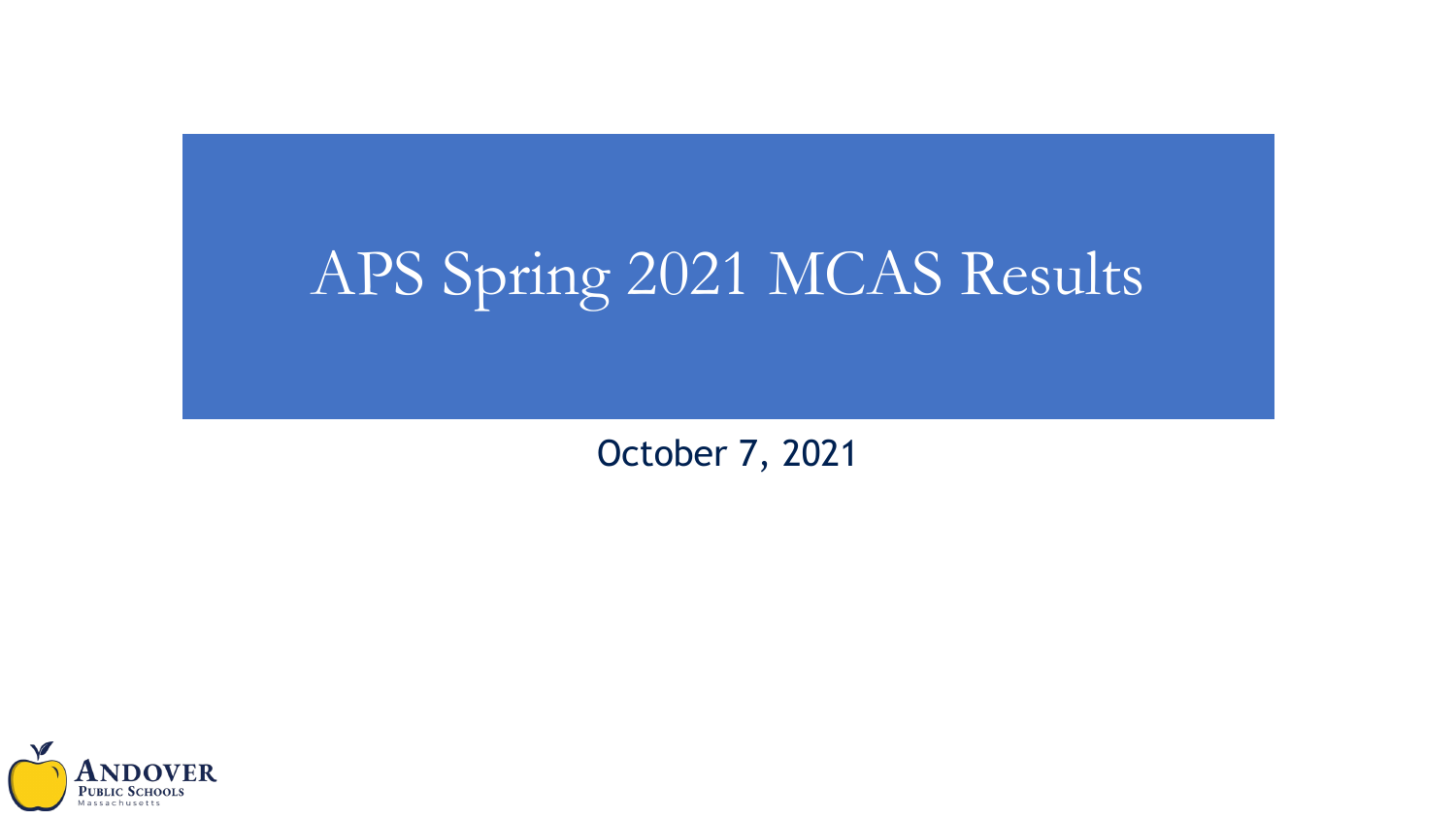# Roadmap

- Spring 2021 MCAS Testing Changes
- APS Achievement Results
- Subgroup Discussion
- Next Steps

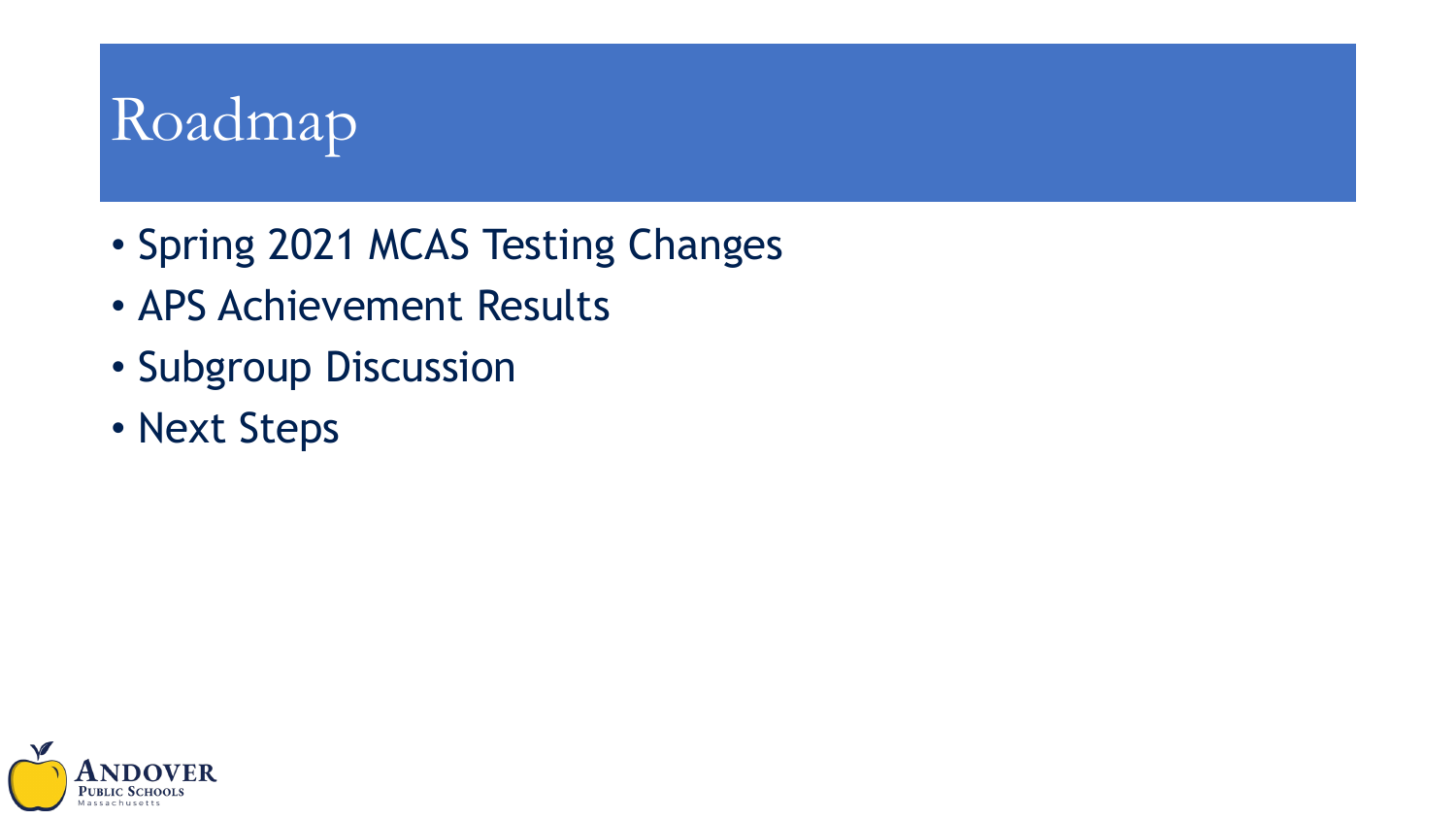# Spring 2021 MCAS Testing Changes

- DESE reduced testing time for grades 3-8, students took one session instead of two
	- Raw score to scaled score conversion
- Remote administration in grades 3-8
- Testing windows for all MCAS assessments were pushed to begin and end later in the school year
- Next-generation high school science tests was postponed until the spring of 2022
- Growth calculations

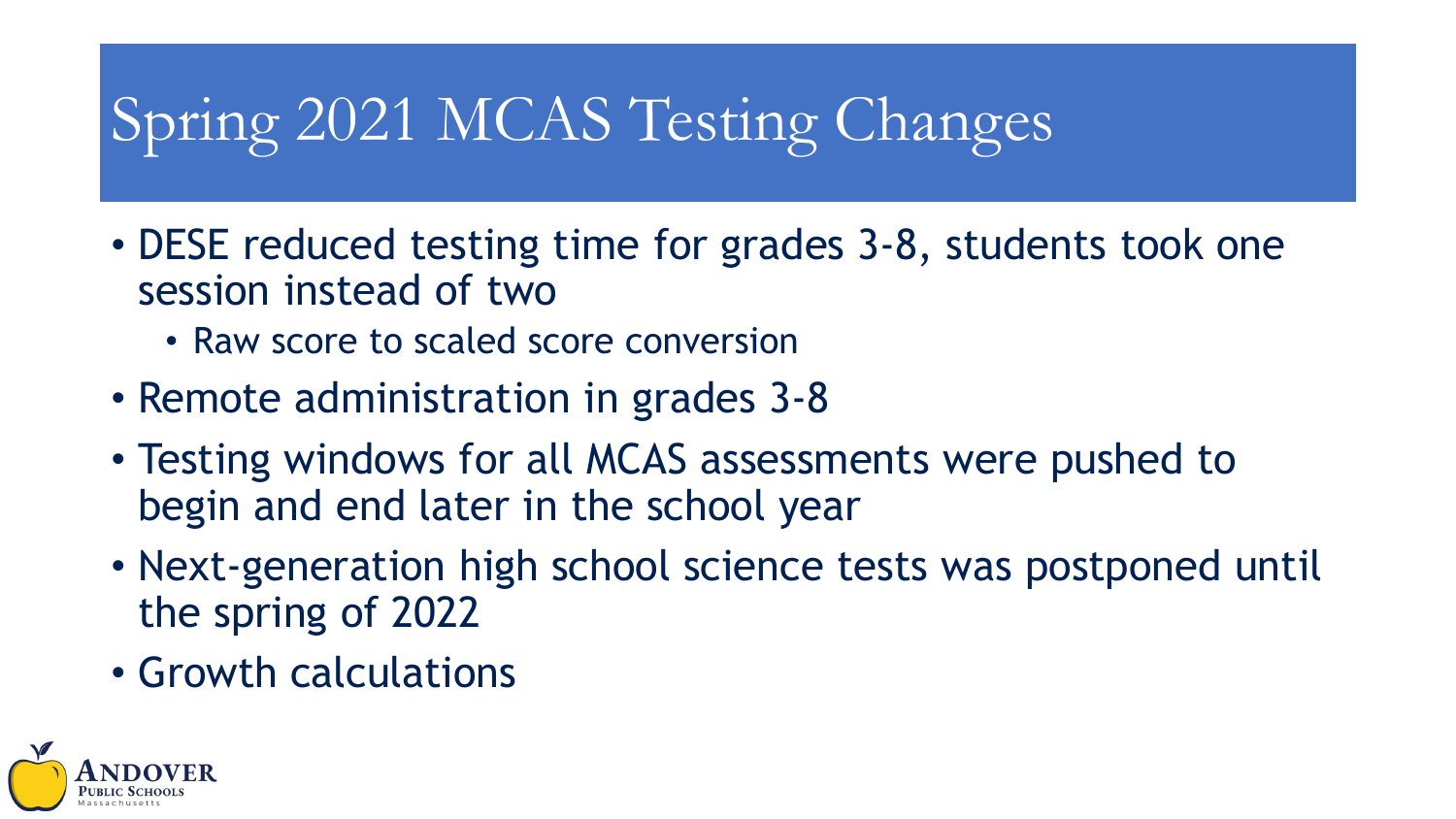# APS Achievement

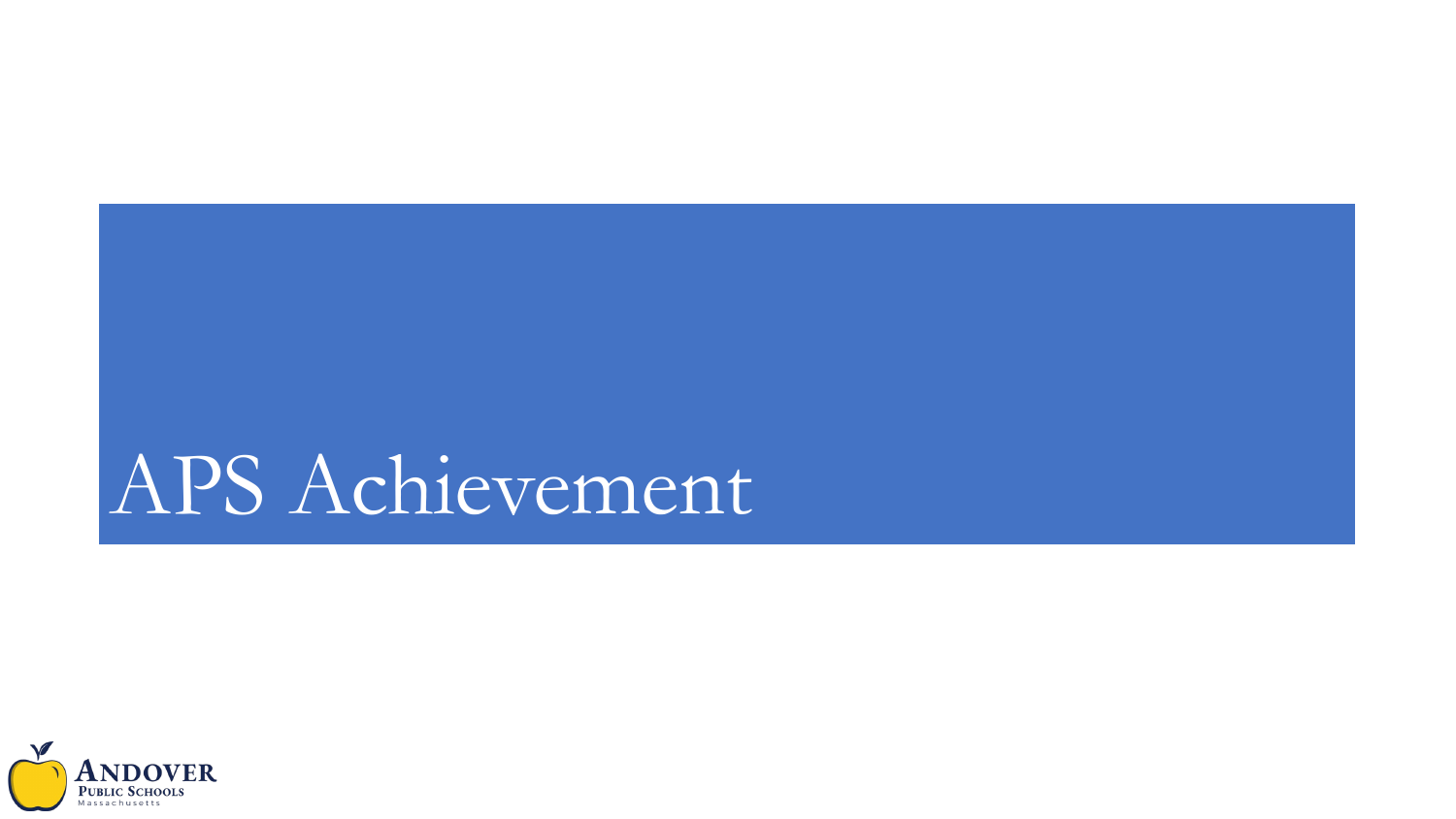#### ELA MCAS – Grades 3-8 – All Students



**Student Group: All Students** 

#### **MCAS Achievement Level Exceeding Expectations Meeting Expectations** Partially Meeting Expectations **Not Meeting Expectations**

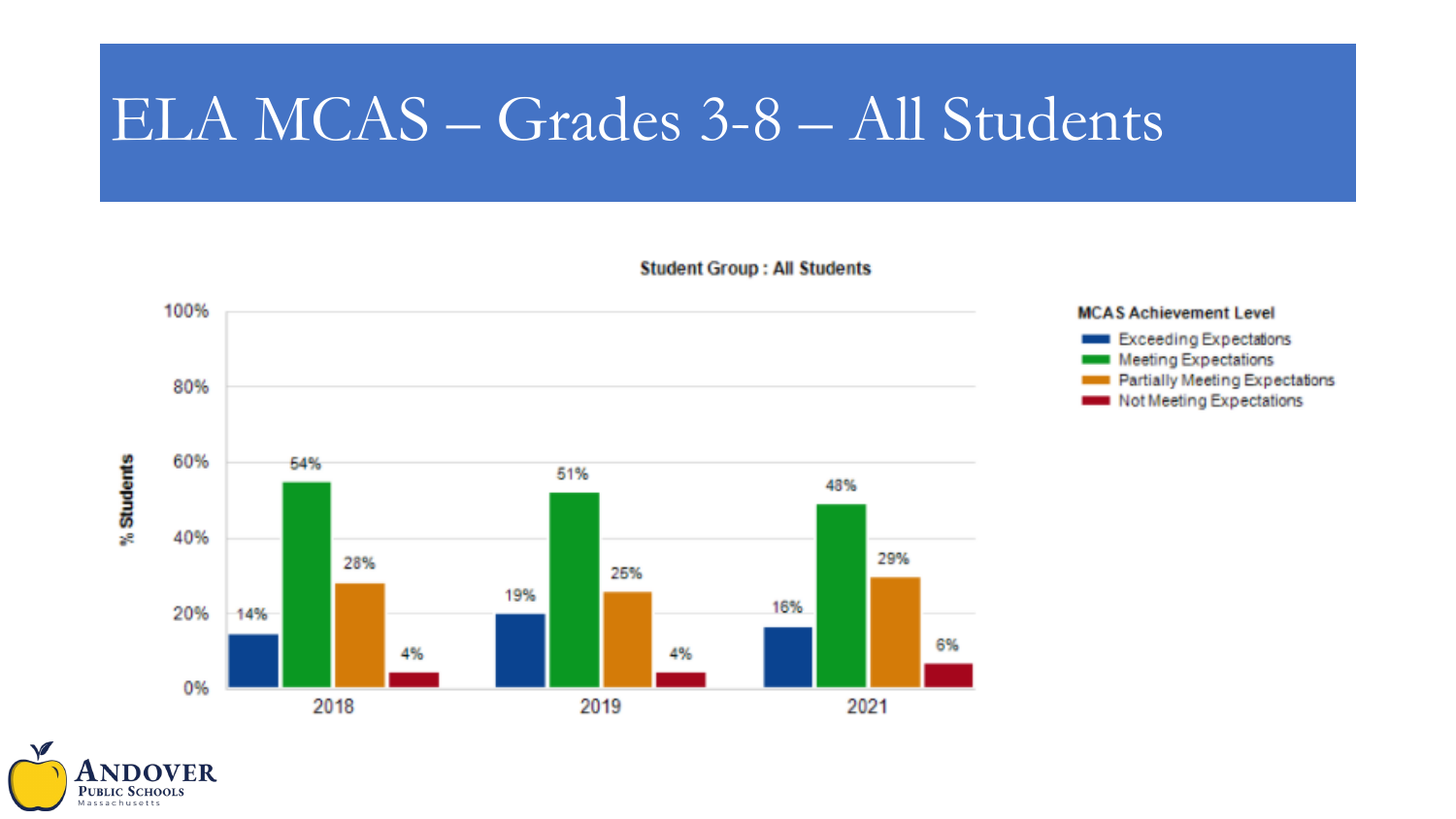## Math MCAS – Grades 3-8 – All Students







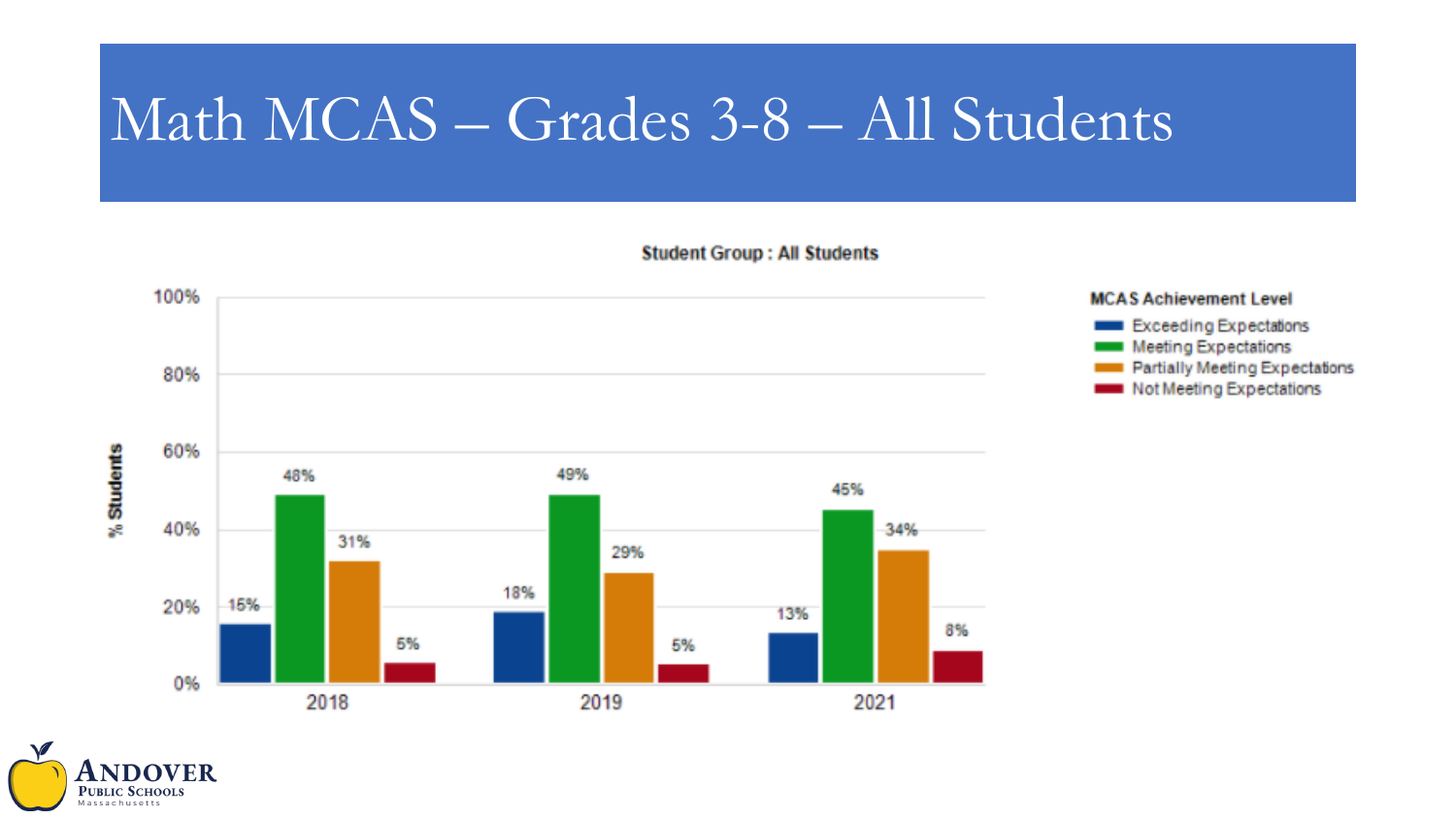## STE MCAS – Grade 5 – All Students





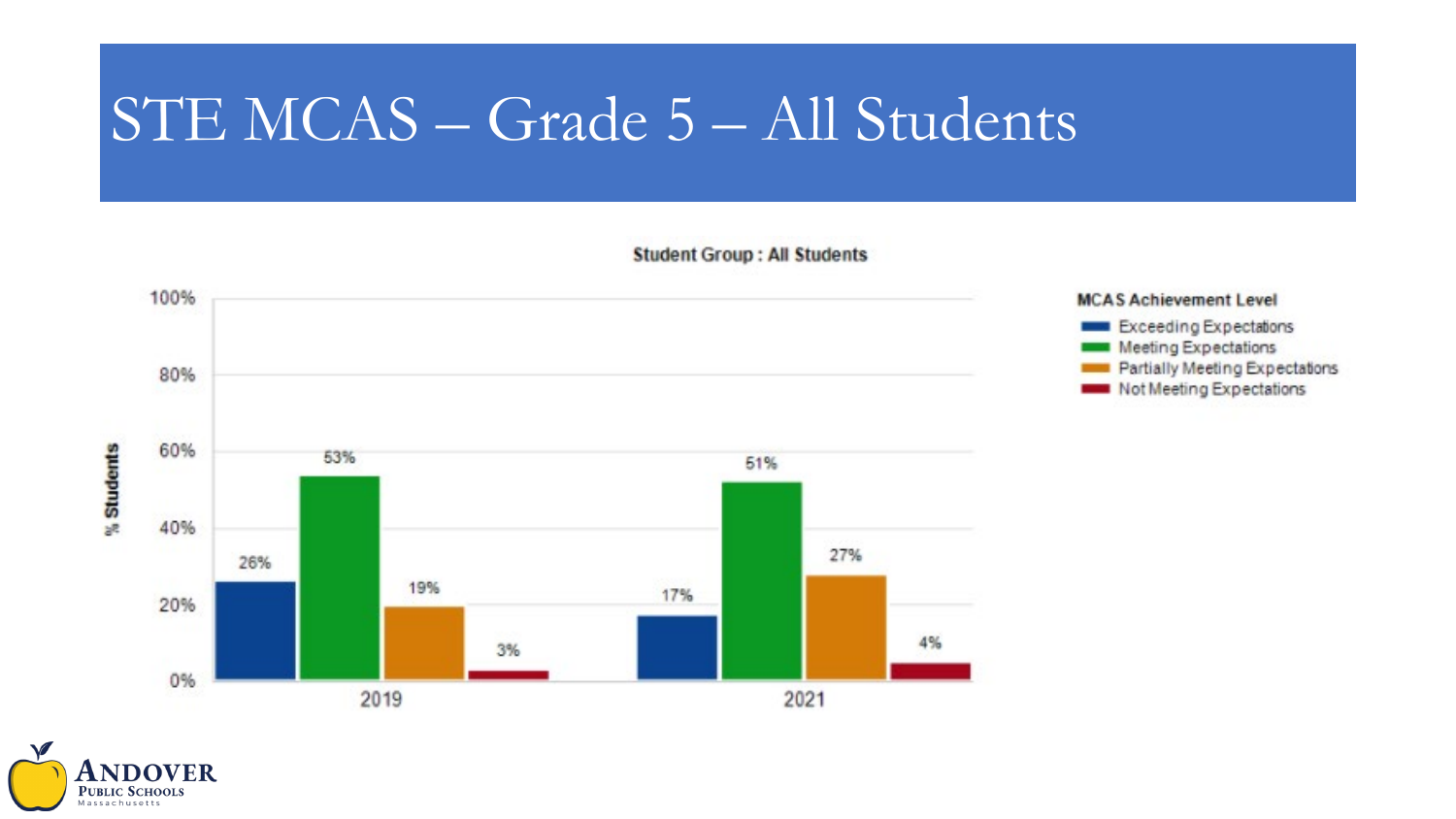## STE MCAS – Grade 8 – All Students\*





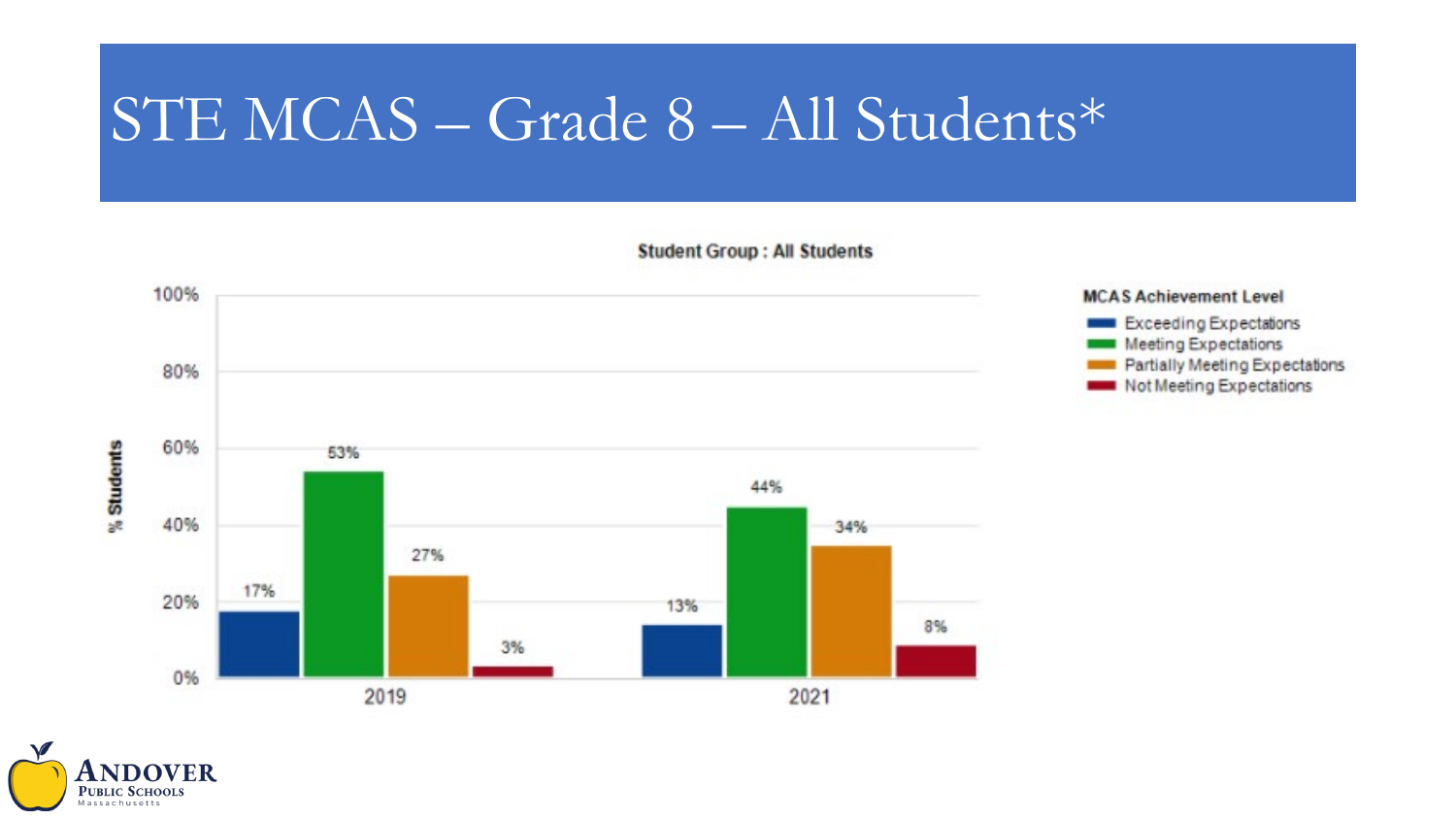#### **Statistical Linking Model (ELA)**



Massachusetts Department of Elementary and Secondary Education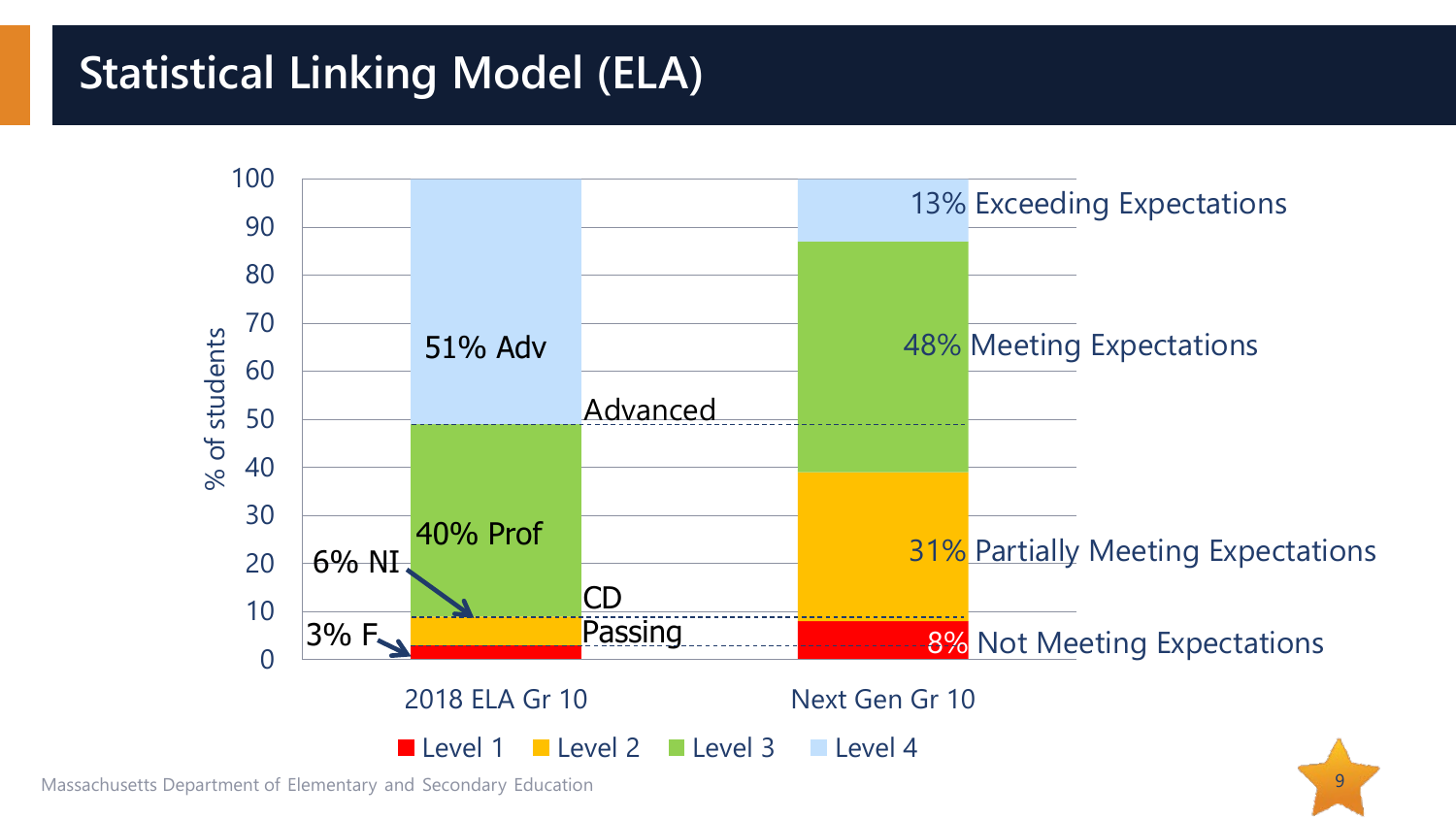#### **Zooming in on the Pass/Fail Line (ELA)**



Massachusetts Department of Elementary and Secondary Education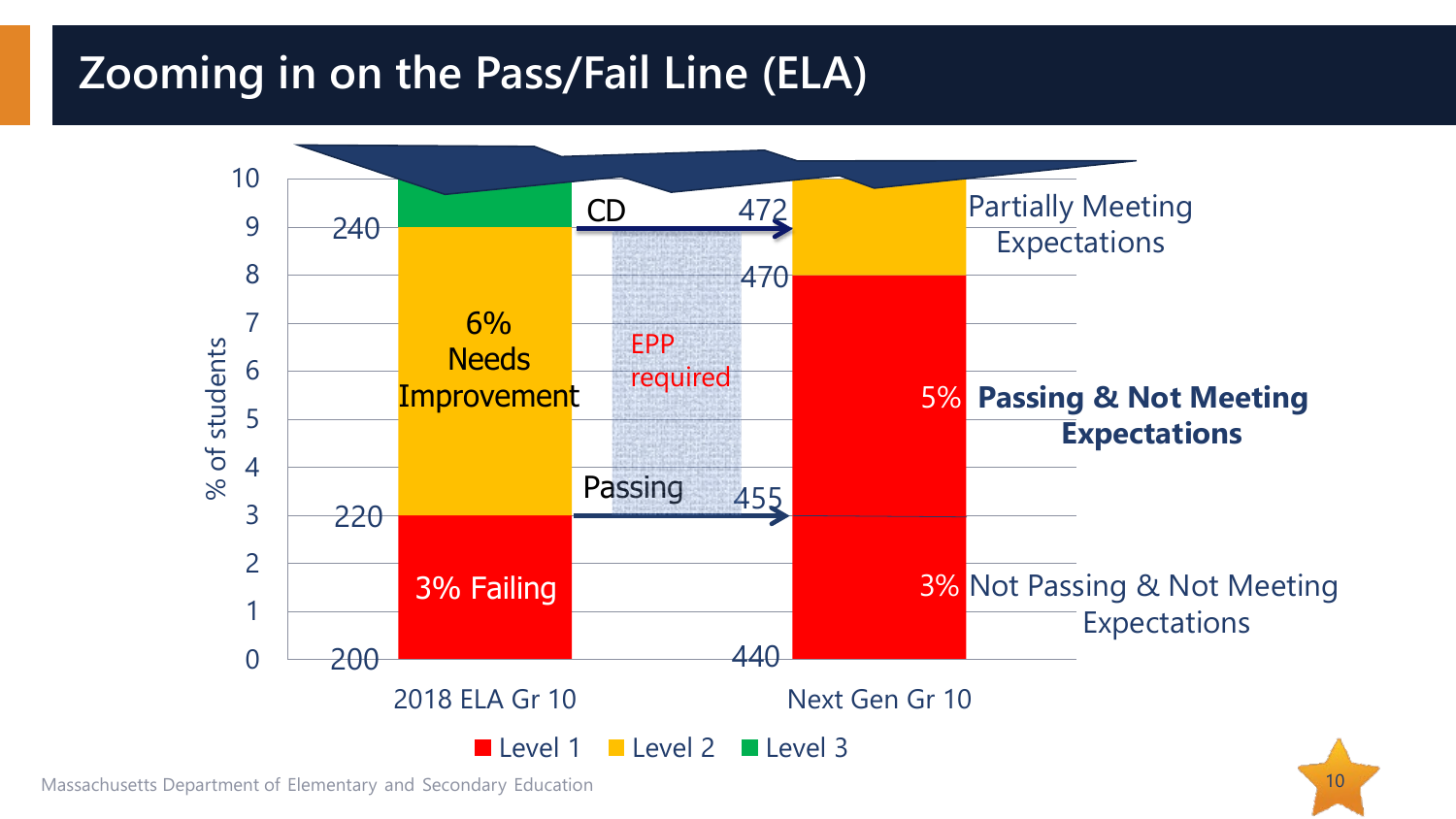### ELA MCAS – Grade 10 – All Students





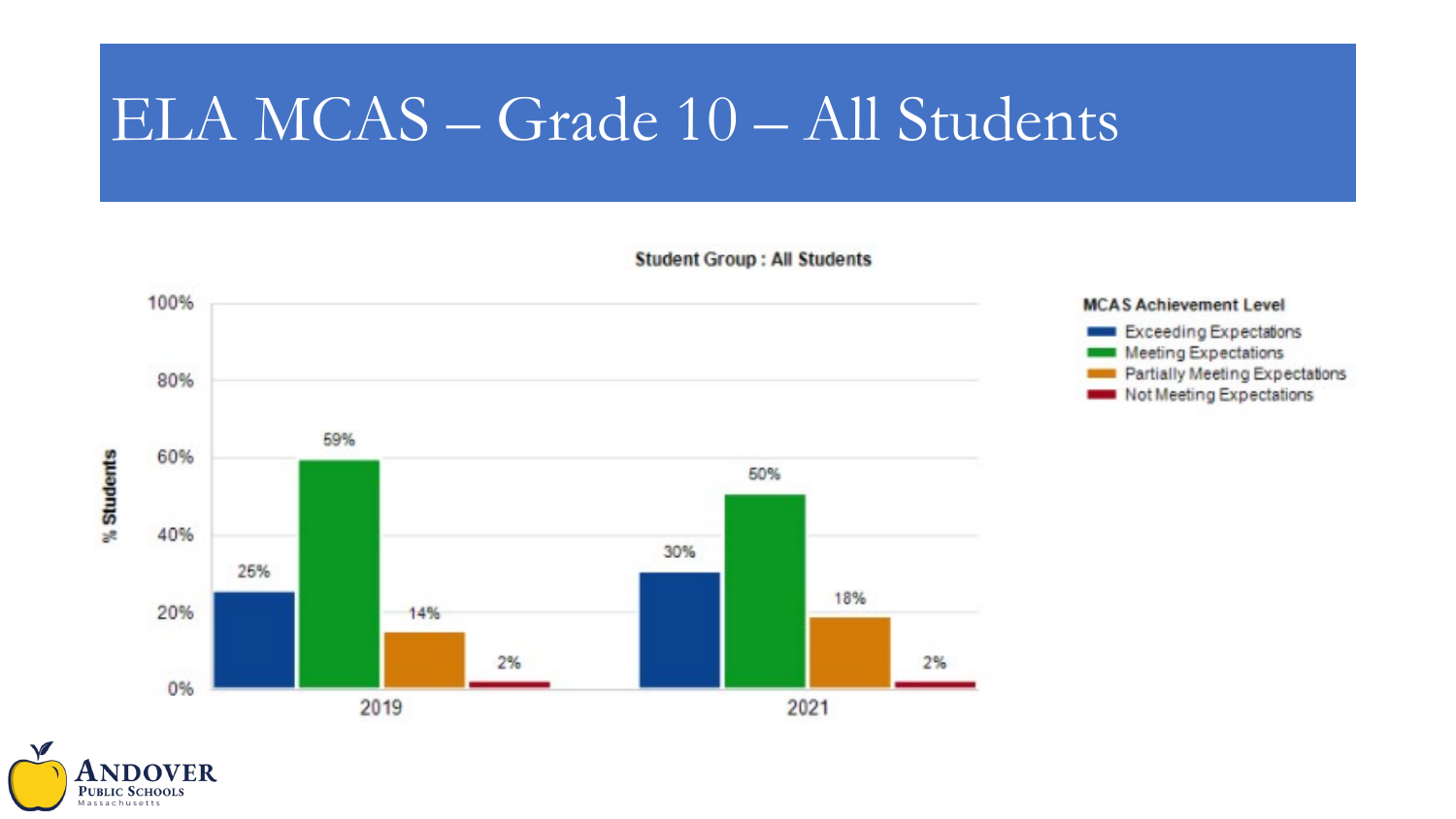## Math MCAS – Grade 10 – All Students





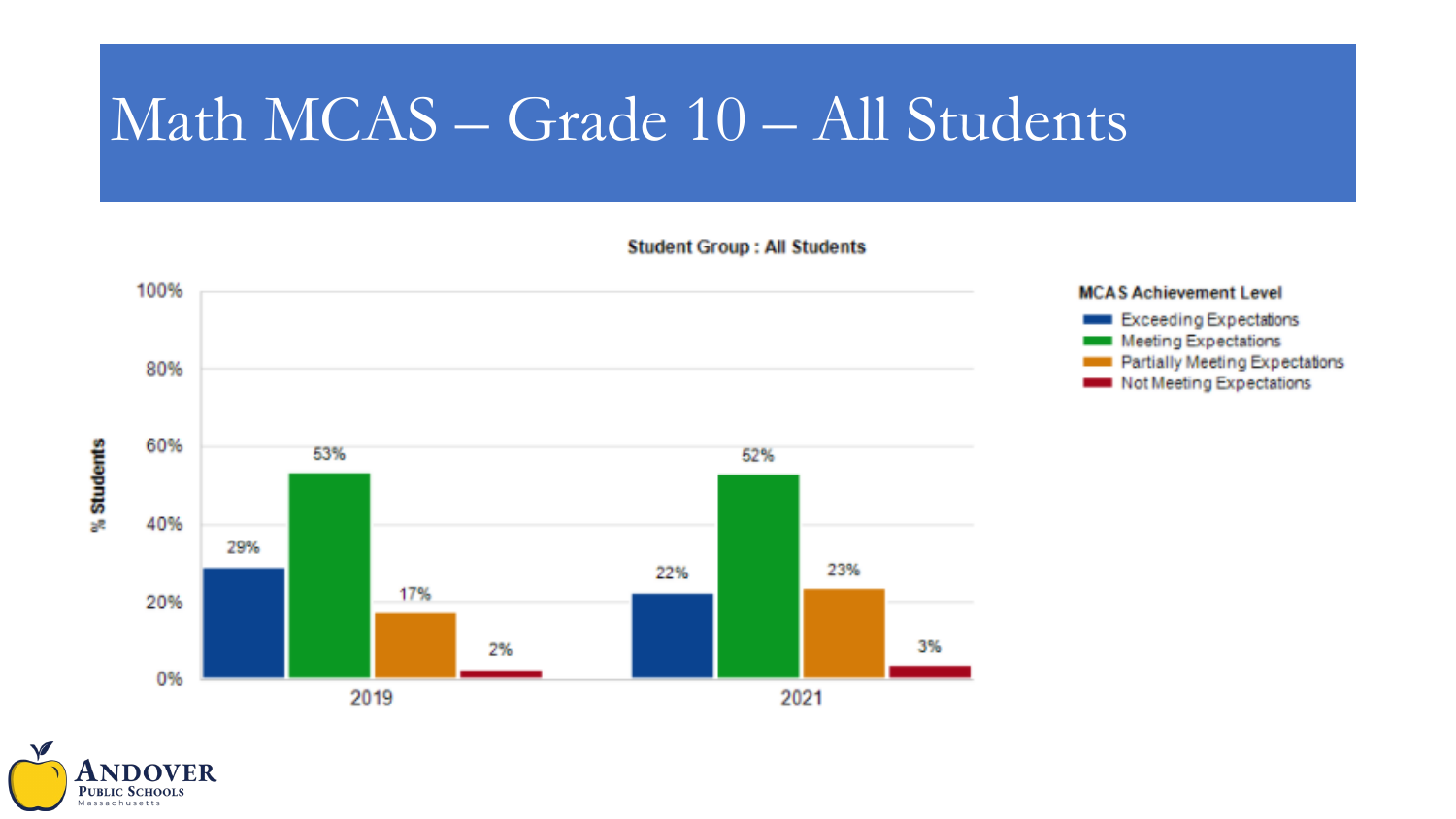# Introductory Physics – Grade 9



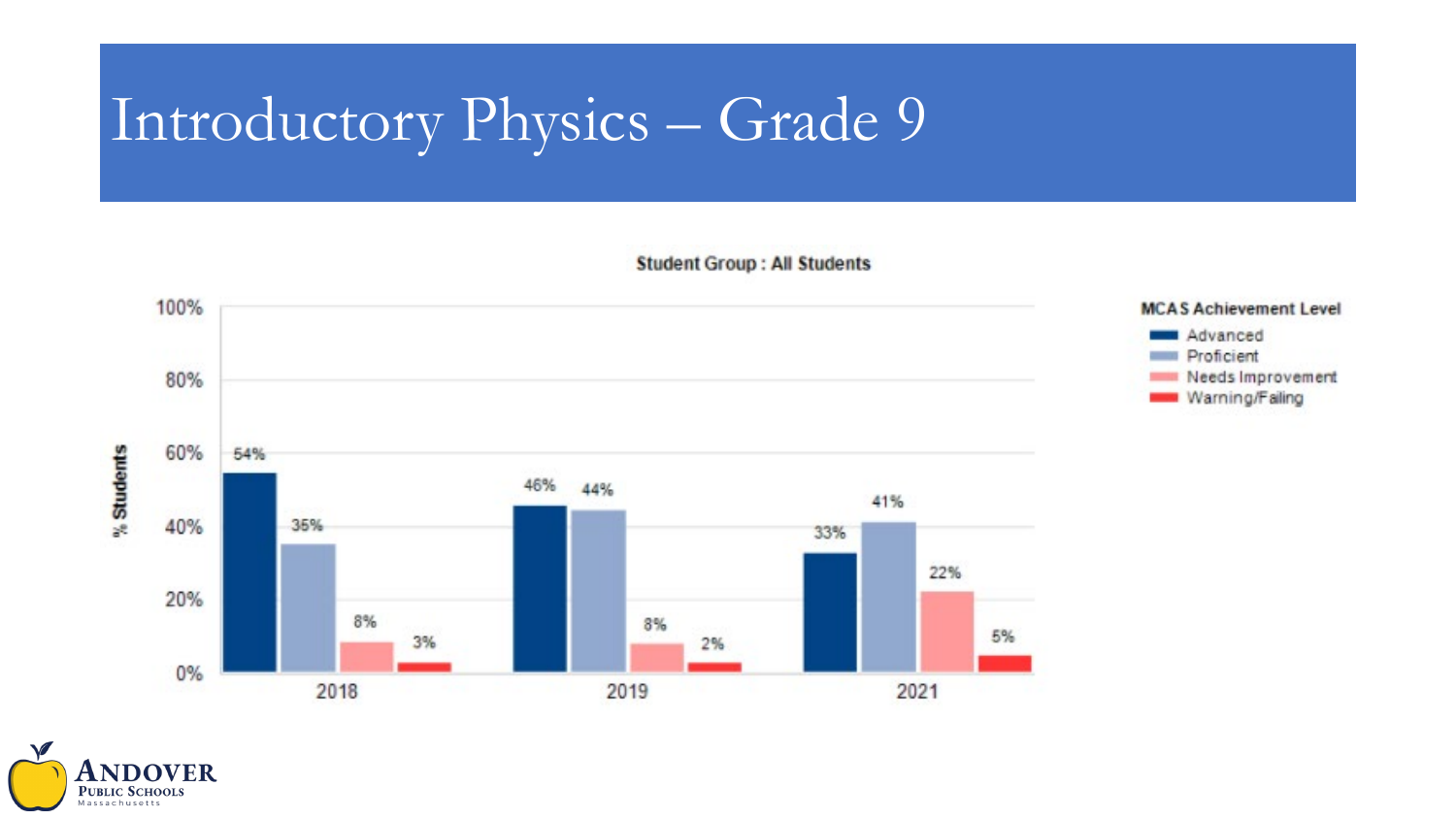# Subgroup Discussion

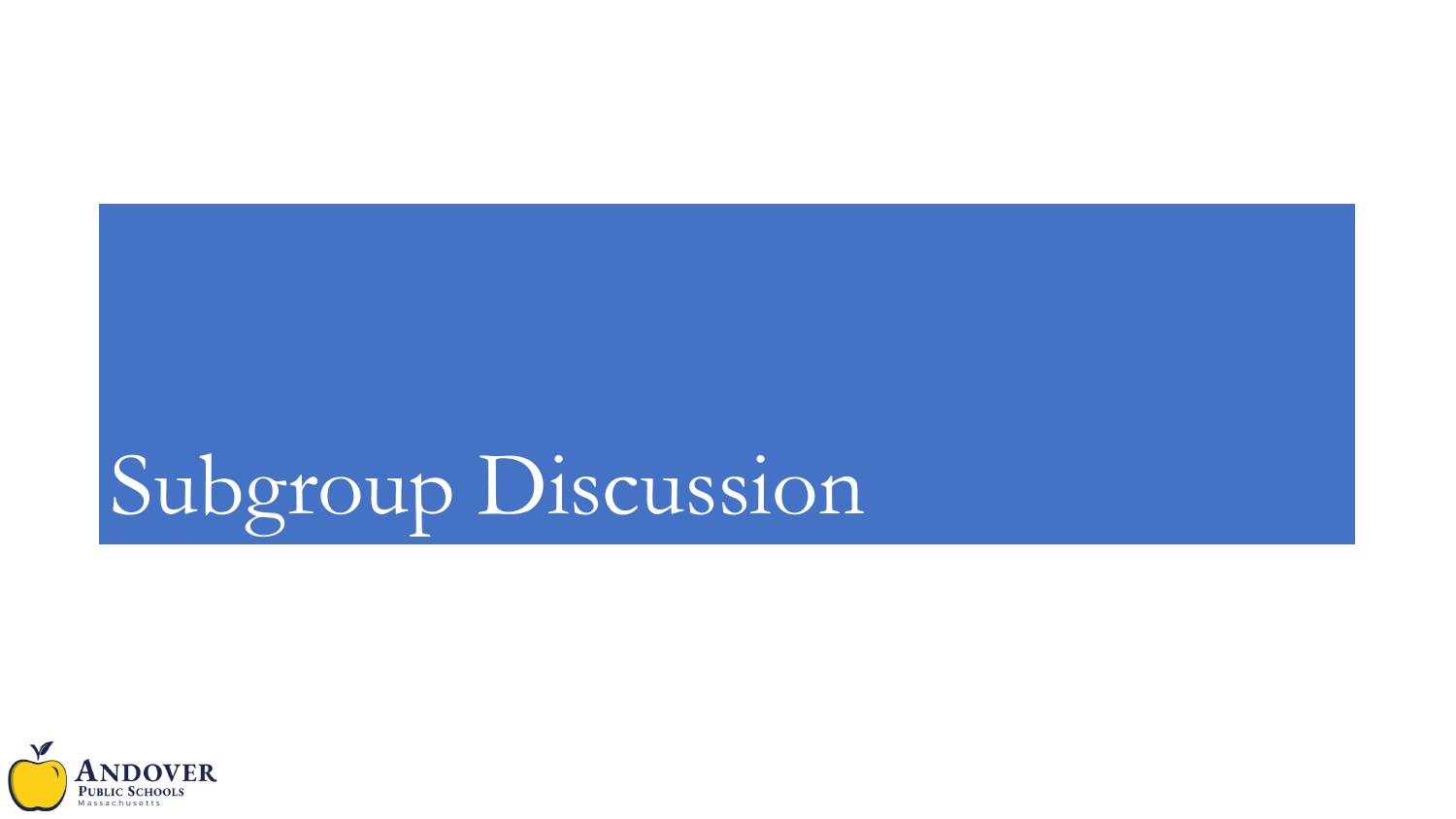#### ELA MCAS – Grades 3-8 – White Students



**Student Group: White** 

#### **MCAS Achievement Level** Exceeding Expectations **Meeting Expectations** Partially Meeting Expectations Not Meeting Expectations

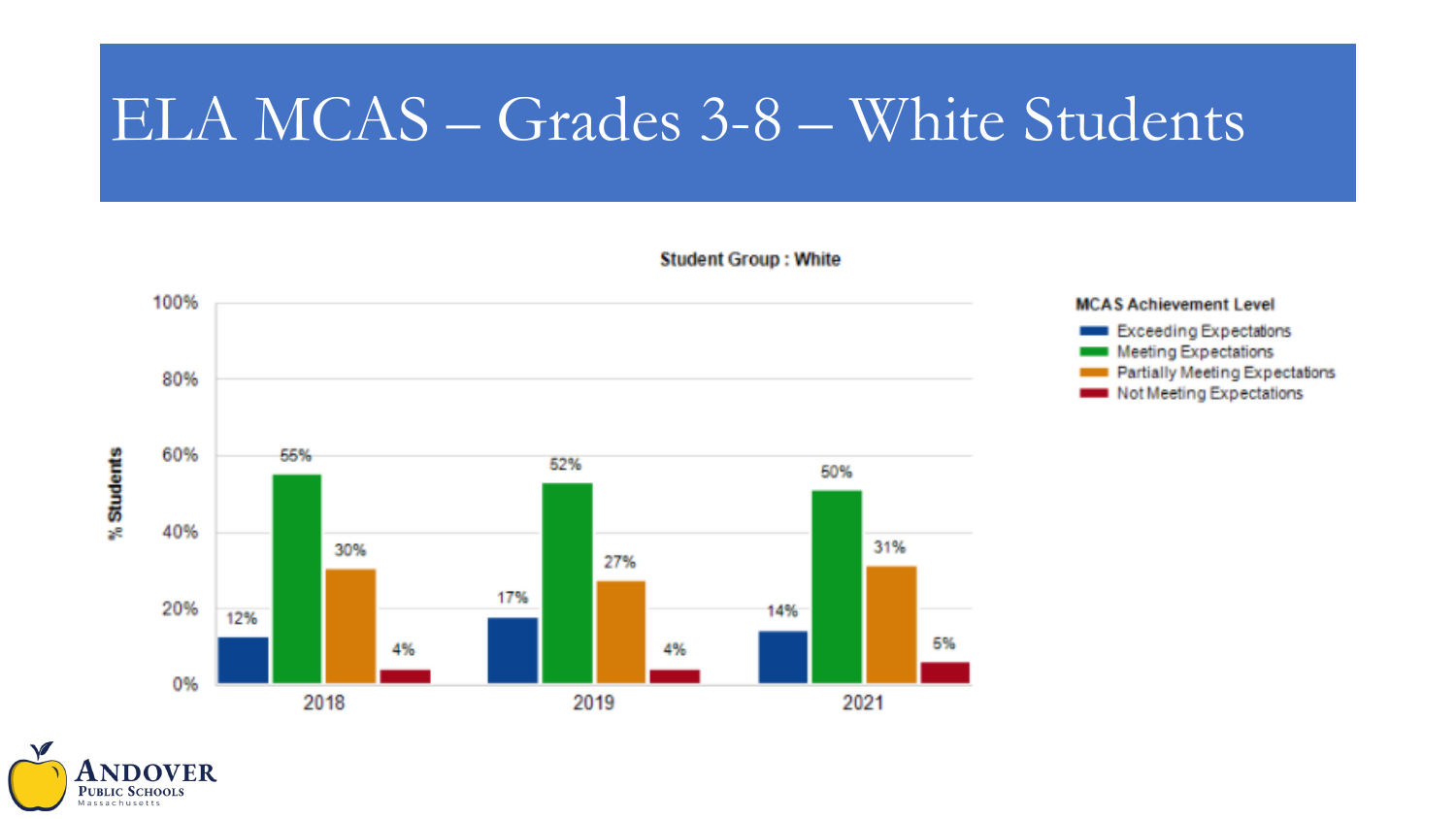#### ELA MCAS – Grades 3-8 – Hispanic/Latino Students





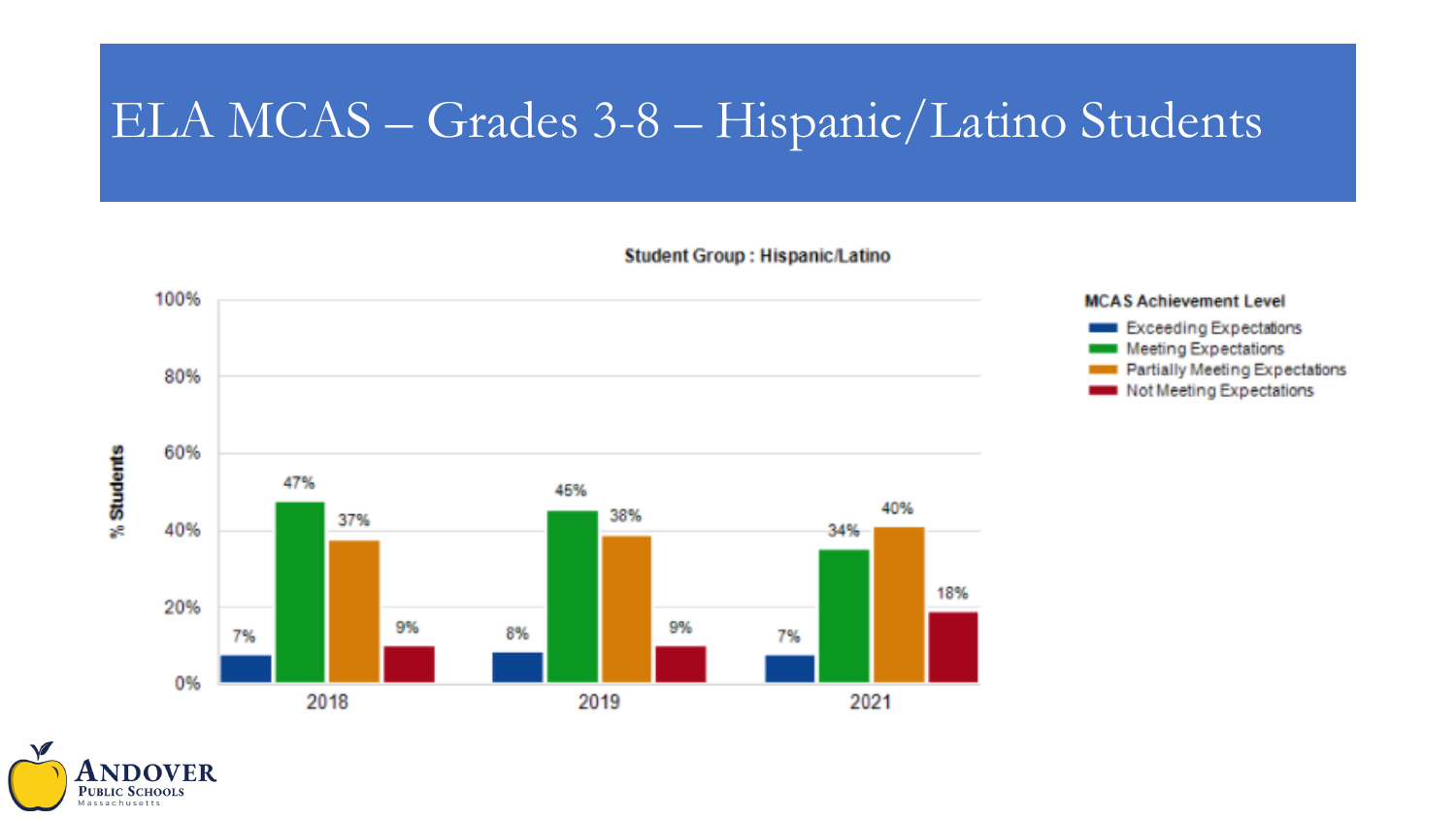#### ELA MCAS – Average SS – 3-8 – Hispanic/Latino Students

ELA MCAS Average Scaled Score - Hispanic/Latino Students



■ 2019 ■ 2021

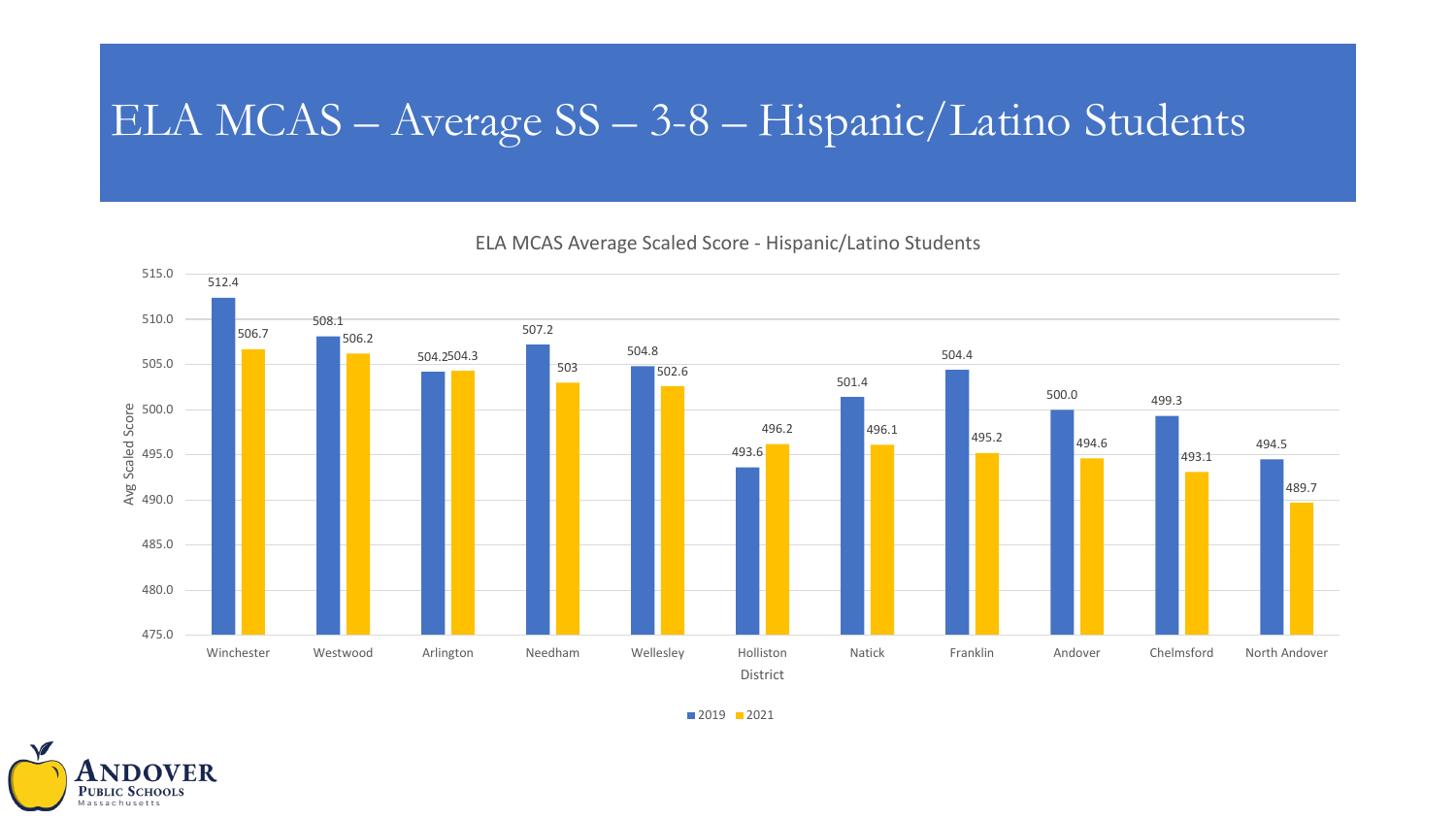## Math MCAS – Grades 3-8 – White Students



#### **Student Group: White**



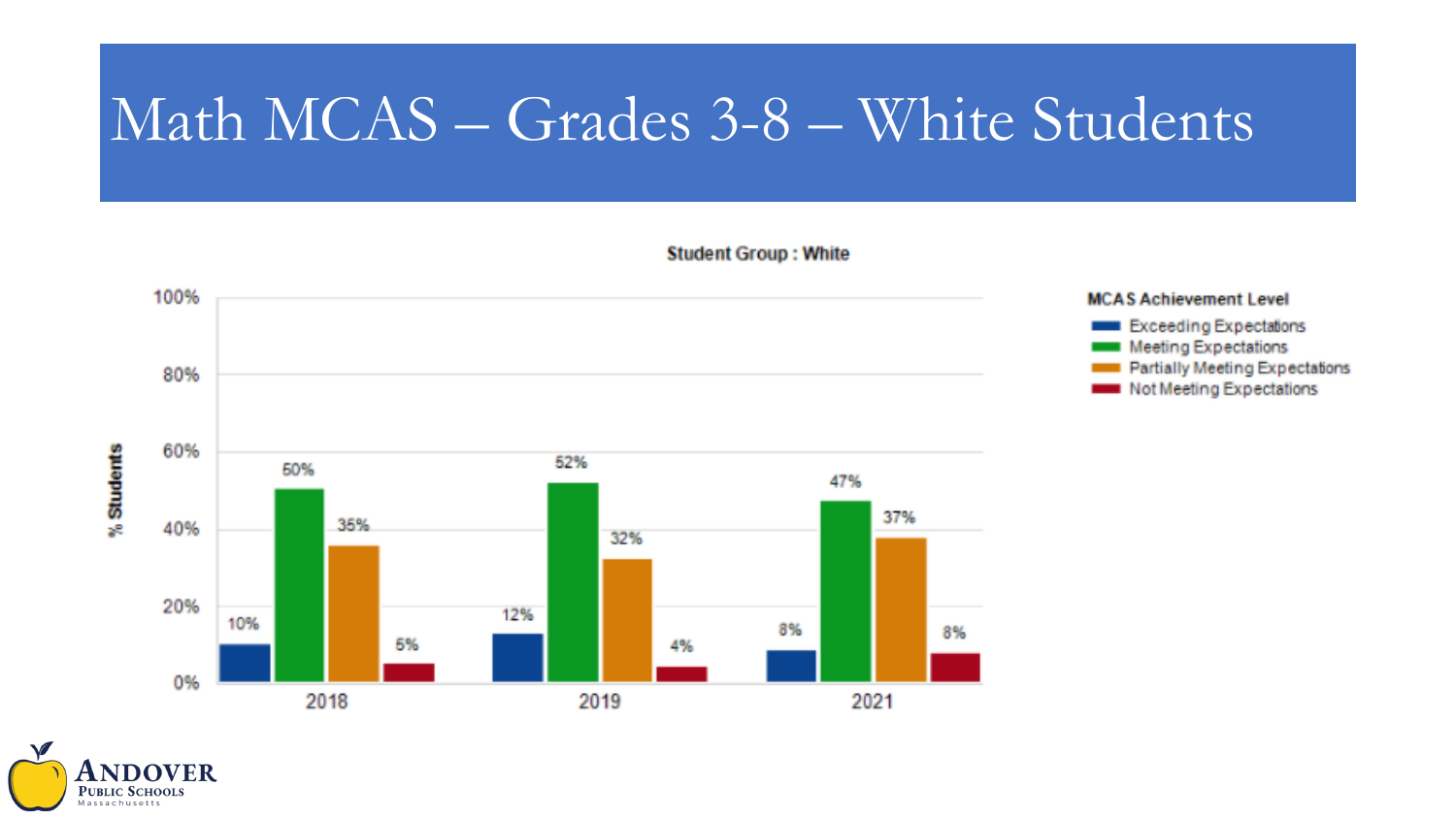#### Math MCAS – Grades 3-8 – Hispanic/Latino Students



#### **Student Group: Hispanic/Latino**



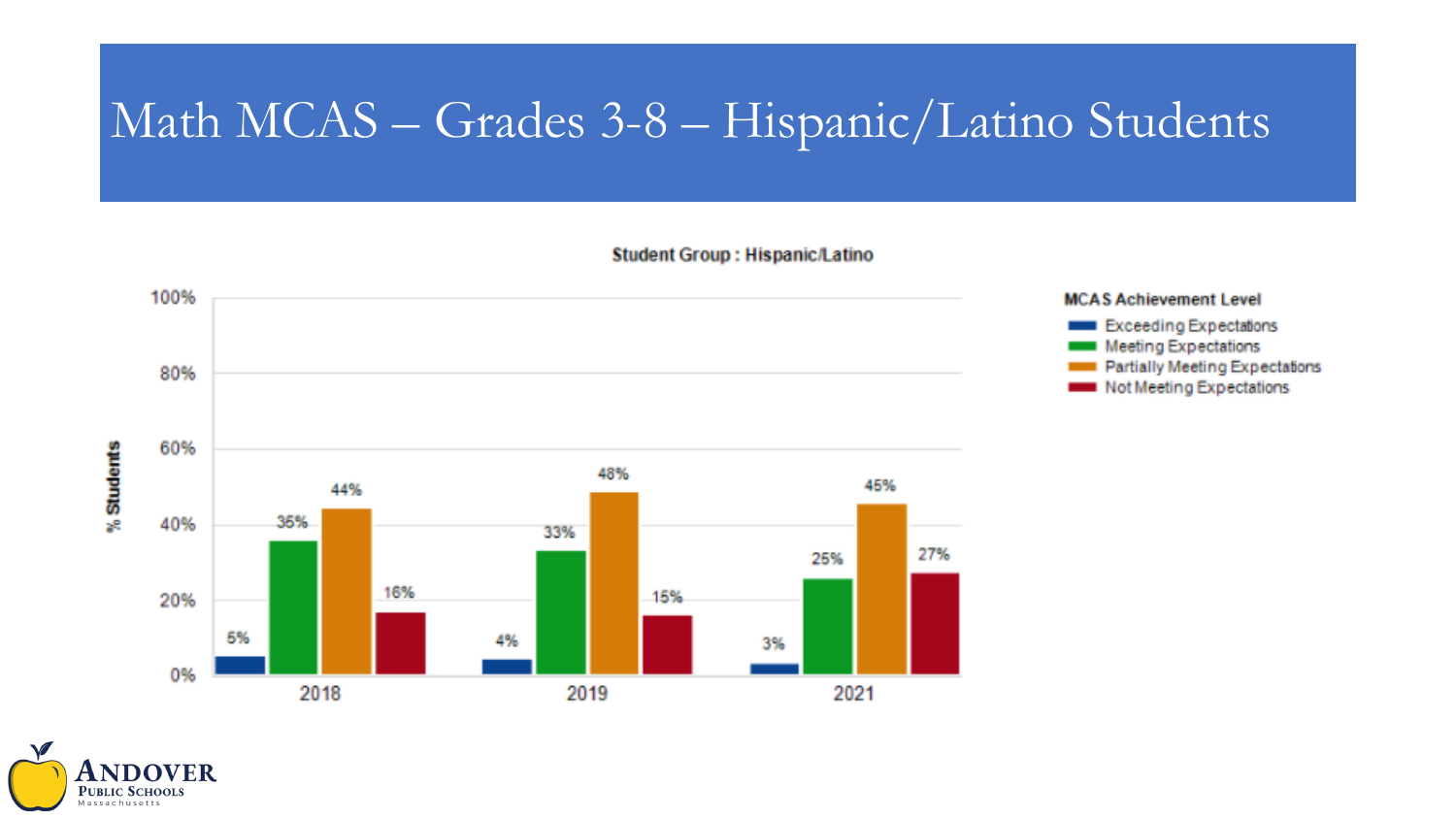#### Math MCAS – 3-8 – Avg SS – Hispanic/Latino Students

512.3 501.8 503.5 502.0 499.4 490.8 489.9 489.5 489.1 501.4 497.2 493.3 494.3 495.5 504.2  $495.4$   $494.4$ 493 492.6 485.9<br>**484.3** 484.3 470.0 475.0 480.0 485.0 490.0 495.0 500.0 505.0 510.0 515.0 Winchester Arlington Westwood Needham Wellesley Holliston Franklin Natick Andover North Andover Chelmsford Avg Scaled Score District

Math MCAS - 3-8 - Avg SS - Hispanic/Latino Students

■ 2019 ■ 2021